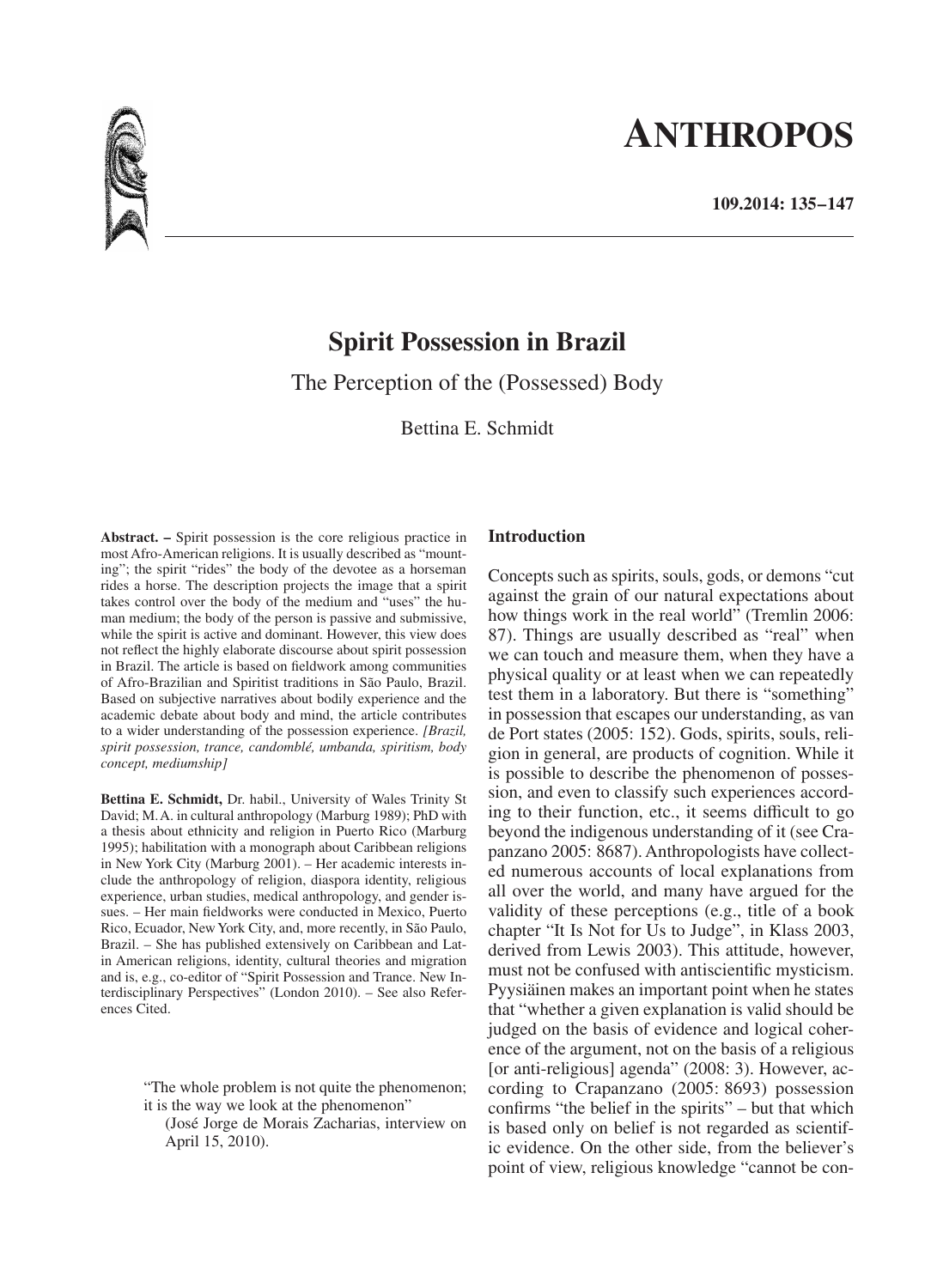sidered representational or theoretical": the devotees argue that their knowledge about God or any other supernatural being "does not depend on our capacities for knowing, but on God's own self-revelation" (Pyysiäinen 2003: 229f.). It seems that the gap between the position of the devotees and the position of the scholars are insuperable.

This article considers the discourse about possession among mediums in Brazil, that is, the understanding of the experience among people experiencing the so-called spirit possession. The analysis will be based on subjective narratives collected via open-ended interviews in São Paulo, Brazil. Since I want to explore the indigenous, in this case Brazilian possession religions adepts' view of the physical dimension of the possession experience, the focus of this article will be on the perception of bodily transformation. I will report, for instance, how people from different religious traditions responded when asked about their feelings during the experience; whether there is a difference depending on the approaching entity; and whether they remember physical changes. The article will also deal with the complex issue of how to include the ideas of devotees that have a possession experience inside an academic discourse without falling into non-academic, religiously motivated and unscientific explanations.

In my research, however, I did not follow the path that many anthropologists working on Afro-Brazilian religions have taken; I did not attempt to experience the incorporation myself. Although I was often told that it is impossible to describe it, and that I need to experience it, I decided to maintain my scholarly distance and remain a participant observer instead of an observing participant. Since it is very common for anthropologists studying religions to "go native" and initiate into a religious community, this decision puts me in opposition to many colleagues (see also Capone 2010). Despite my fascination for the deities that emerged during my research among adherents of Afro-Caribbean religions (Schmidt 2008), which are very similar to the deities in Afro-Brazilian religions, I could not overcome my reluctance to commit myself to the religious obligations. Consequently, my research has to rely exclusively on narratives collected from practitioners in Brazil. I can include my own experiences only as an observer who attended numerous rituals. I have no evidence to prove the accurateness of these subjective narratives about a phenomenon that is in the end ineffable.

The article is divided into two sections, one ethnographic and another analytical. I will start with a brief introduction into the ethnographic context be-

fore presenting excerpts from my interviews with narratives about the perception of the bodily dimension of possession experiences from an indigenous perspective. The second part will discuss the narratives in dialogue with the different areas of scholarly debate. The aim is to show how each of the perspectives can contribute to our understanding of the possession experience.

#### **Trance, Possession, and Mediumship in Brazil**

### **Ethnographic Context**

In the 2010 census, 64.6 percent of Brazilians claimed to belong to the Roman Catholic Church, but with a declining tendency over the last three decades. A growing number of Brazilians belong to one of the numerous Evangelical Churches (22.2 percent in 2010 with a rising tendency). In sum, nearly 90 percent of Brazilians claim to belong to a Christian Church. The remaining 10 percent are spread between Spiritists (2 percent), adherents to an Afro-Brazilian religion (0.3 percent), agnostics or atheists (8 percent), and members of another religion, such as Judaism, Islam, Hinduism, or Buddhism.1 These numbers, however, do not represent all practitioners of Spiritist or Afro-Brazilian religions since many people avoid being identified with an Afro-Brazilian tradition, despite the fact that the religions have been legalised. Chesnut estimates that half of all Brazilians have visited an Umbanda centre at least once, usually during a personal crisis and that 15– 20 percent of Brazilians (app. 30 million) practise Umbanda or one of the other Afro-Brazilian religions regularly (2003: 106f.). Especially Umbanda has the image of being a provider of physical and spiritual healing services, which leads to the estimation that many more Brazilians attend regularly Umbanda rituals without considering themselves to be members of the religion (Engler 2009b: 556).

Experiences with extra-sensual and extra-motoric phenomena go therefore much further than the statistics in the national census suggest and Brazilian culture and society can be characterised by an enormous openness towards so-called paranormal experiences and a willingness to speak about them (Machado 2009: 17f.). Although this characterisation cannot be substantiated by national data, only by a small survey of students in São Paulo, it is re-

<sup>1</sup> The national census of 2010 can be accessed via the website of the Instituto Brasileiro de Geografia e Estatística (Brazilian Institute for Geography and Statistics): <http://www. sidra.ibge.gov.br> [24. 08. 2012].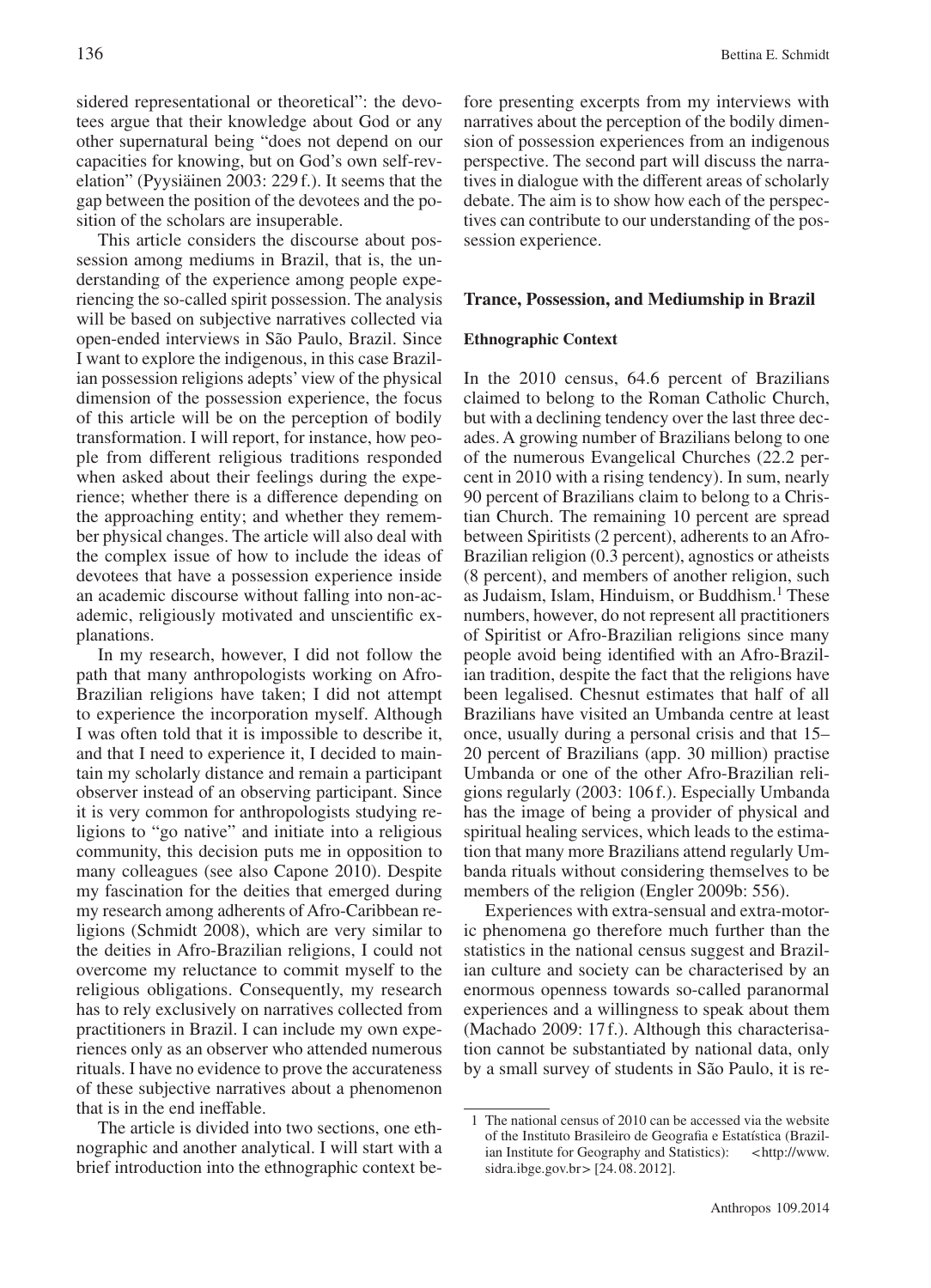markable that 82.7 percent of the respondents mentioned experiences with extra-sensual phenomena and 55.9 percent with extra-motoric phenomena (Machado 2009: 232).

In the centre of this article are a variety of religions grouped together under the label Spiritism and Afro-Brazilian religions. Scholars usually describe this ensemble as a continuum of religious practices, with Spiritism on one end, and the African derived traditions, such as Candomblé, on the other end. This description does not imply a hierarchy of traditions, however, or any sense of exclusivity, since there are many variations within any one tradition, as well as countless mixtures between them. As background to my study, I will give a short overview of the main traditions of the communities I visited in São Paulo, but without going into detail and without pointing towards the many variations within one tradition.<sup>2</sup>

Candomblé and the other religions derived from African traditions have developed in certain areas of Brazil (Harding 2005: 120; Prandi 2005) and can be encountered today in all major cities in Brazil. The Bahian version of Candomblé became famous, even internationally, because of the many academic and nonacademic publications that discuss it (Sansi 2007), and it is often portrayed as the most African of all Afro-Brazilian religions (Capone 2010). Gonçalves da Silva even describes Candomblé as the "reinvention of Africa in Brazil" (1994: 43).

Although the first Candomblé houses were only established during the 19th century, the tradition goes back to the time of the transatlantic slave trade, and originated in unorganised African cult groups based on the customs of enslaved Africans in Brazil. These communities became the birthplace of a tradition we subsume under the label *candomblé*. The Bahian Candomblé that became hegemonic for the tradition during the 1930s emphasises the Nagô nation (derived from the West African ethnic language group of Yoruba), while other versions are based on Jêje (derived from the Ewe-Fon), or Angola (usually regarded as Bantu). Recently scholars have tended to characterise the so-called Bantu tradition instead of the Yoruba-derived tradition as "pure" African and more powerful. At the core of the belief system of all variations is the worship of the African deities (*orixás*) who (generally speaking) can possess a human being. This possession, also called incorporation, is at the centre of the religion, and is crucial

to most rituals. If it occurs outside the community of the *terreiro* (site of a religious community), it is regarded as a sign that the person needs to become initiated and join the community. Equally important is the discovery of one's fate, through an oracle reading by a priest (*jogo de búzios*), and the ritual sacrifices to the *orixás* (usually but not exclusively animals). The devotion to the *orixás* consists of lifelong obligations and the fulfilment of extensive rituals.

On the other side of the continuum is Spiritism, also called Kardecism. It is based on the ideas of the French schoolteacher Hyppolyte Léon Denizard Rivail (1804–1869), who published numerous books under his alias Allan Kardec, containing what he described as messages from the spirits. Shortly after their publication, his books arrived in Brazil where his teaching gained much attention. It offered those living at the end of the 19th and the beginning of the 20th century an alternative spirituality that lacked the negative connotations of the Afro-Brazilian religions. While the practice of Afro-Brazilian religions was regarded as black magic, and was legally restricted until the 1970s (Maggie 1986), Kardecism and its numerous variations under the label *espiritismo* were socially and legally tolerated.

Mediumship is the core practice. Spiritists believe that everyone has some kind of mediumship ability, although it is often undiscovered or underdeveloped. It is important to train mediums, therefore, in order to further their abilities. The term mediumship can refer to the ability to feel the presence of the spirits, to see them, or hear them, or simply to have a premonition of something that will happen or has happened. Mediumship can also refer to the practice of automatic writing, that is, the ability to write messages that are perceived as messages from the spirit world. Spirits are regarded as being in control of one's arm or hand, or even in control of the whole body, so that this spirit can deliver a message to the world of the living. The aim is to help the living and the dead (the disembodied spirits) to develop to an evolved stage of existence. Mediums usually have to follow strict rules that call for a morally upright behaviour, a calm and polite disposition towards other people, and abstinence from alcohol and other drugs.

Umbanda occupies the spectrum between these two poles, Spiritism and Candomblé (see Engler 2009b). It includes African elements, such as the belief in the power of the *orixás* (though with a slightly different interpretation), but also has a strong Kardecist influence. Umbanda started in the 1920s and 1930s in urban Brazil, predominately among middle-class Kardecists (Gonçalves da Silva 1994:

<sup>2</sup> As my focus was on Afro-Brazilian and Spiritist traditions, my overview does not include some of the other new developments such as *Santo Daime*, which is based on the consumption of ayahuasca.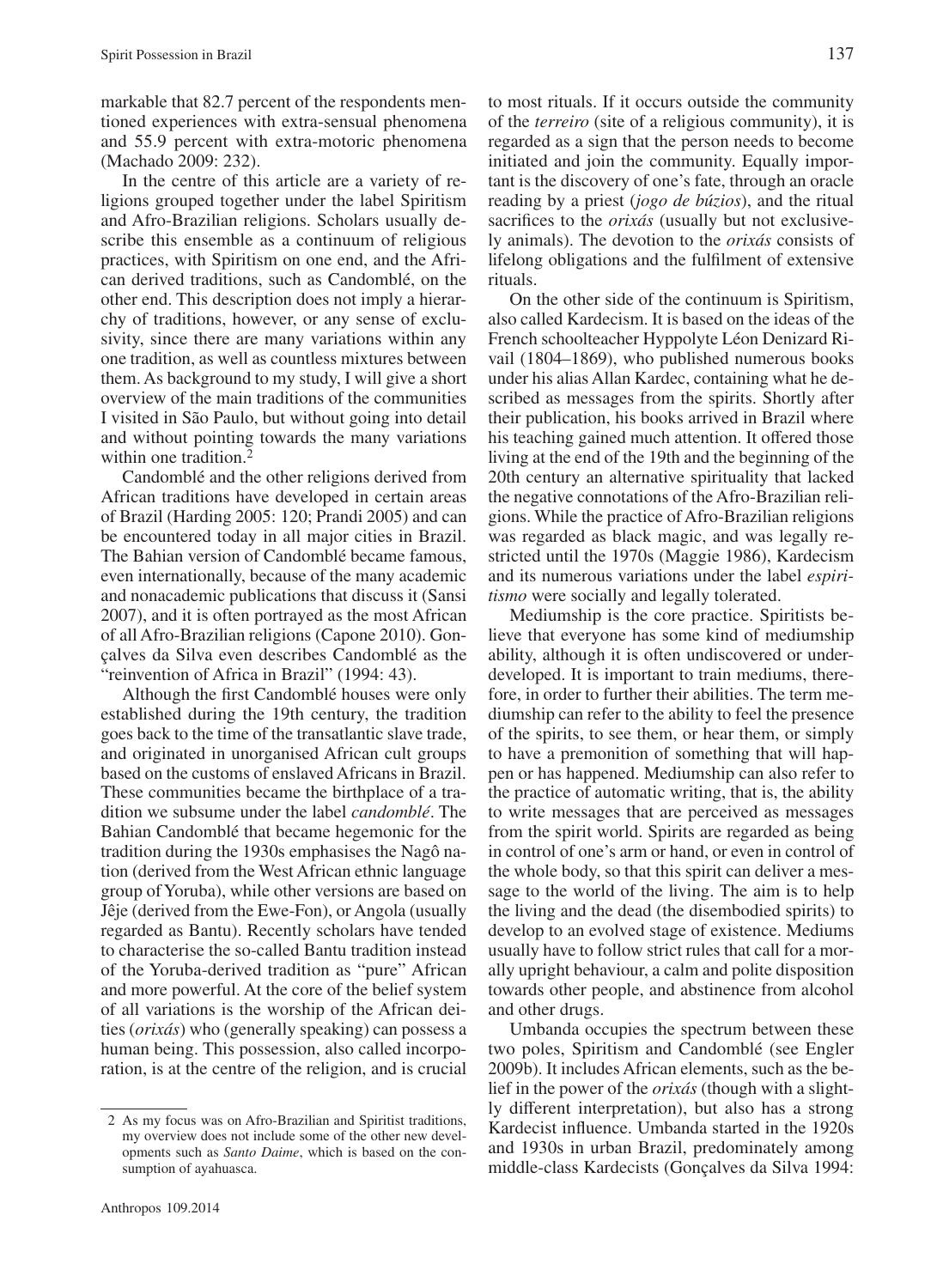106). Despite their intention to avoid the oppression of other more visibly "African" religions, Umbanda devotees became the target of political oppression (Concone e Negrão 1985: 44), and were stigmatised as practitioners of black magic. This attitude only changed when the *umbandistas* increased the institutionalisation of their religion and became politically influential (Concone e Negrão 1985: 78). But the influence did not last long. Although some scholars still describe Umbanda as the true Brazilian religion, its political influence and membership numbers are declining.

Nonetheless, Umbanda still represents a unique religious spectrum with a wide range of variations. A central aspect is the incorporation of supernatural beings, although the type of these *guías* (spiritual guides) varies. The Umbanda cosmos embraces many types of entities, such as the *caboclos* (indigenous spirits), *pretos velhos* (spirits of old black slaves), *boiadeiros* (spirits of cowboys), *ciganos* (spirits of so-called gypsies), *marinheiros* (spirits of sailors), and *exús* (seen as a messenger or trickster spirit as well as an *orixá*) and *pomba giras*, the female counterpart of the male *exús*. The Candomblé *orixás* are also part of Umbanda cosmology though on a different position. The deities do not take possession of *umbandistas* though the mediums can sometimes become incorporated by the spirits of *orixás*. (Since the deities are supposed to have been derived from living beings, they are thought to have spirits as well.) Similar to Kardecism the aim of the incorporation is usually to help people.

Between these three cornerstones are various mixtures, e.g., *umbandomblé*, *umbanda esotérico*, and *espiritismo encruzilhada*. It is also very common to move during a lifetime through various religious traditions; sometimes they are even practised at the same time but for different purposes. Malandrino states that 42.1 percent of Umbanda priests she studied had a Kardecist background (2006: 59). Most of the *mães* and *pais de santo* (literally the mothers and fathers of a saint, a common way to refer to female and male priests) in Umbanda that I spoke with were initiated into Candomblé, and some of the Spiritists also practised Umbanda. But I also encountered people who were critical of these developments and of the subsequent inclusion of non-traditional elements. Some Candomblé priests even reject all non-African elements in their cosmology, while some Kardecists discriminate against African deities and spirits.

# **Subjective Narratives of Possession and Trance Experiences**

Before turning to the interviews, I must address the controversial matter of terminology. The term "possession" (*possessão* in Portuguese) has gained such a negative connotation in Brazil that religious practitioners avoid it. While the rejection of the term might be connected to the discriminative attitude against Afro-Brazilian religions in general, this attitude has increased in the last decades due to increasing attacks by the Neo-Pentecostal Churches against Umbanda, Macumba, and other Afro-Brazilian traditions (Engler 2011). The confrontation focuses on animal sacrifice and spiritual agencies, which are regarded as inferior spirits (Oliva 1995: 99) who constantly disturb "the mental, physical, and spiritual order." According to Edir Macedo, the founder of the Universal Church of the Kingdom of God (UCKG), these spirits are responsible for the main problems in the world (Oliveria 1998: 112). It is the duty of everyone to intervene and to "liberate" the world – and oneself – from these demons. At the centre of the UCKG's theology, therefore, is the liberation ceremony, during which evil spirits are exorcised (see also Almeida 2003). Although the gods of ancient Greece, Rome, Egypt, Mesopotamia, and other religions are also regarded as demons, the main attacks are directed against Afro-Brazilian religions. As an (indirect) outcome of the hostility, the term "possession" is perceived negatively by religious practitioners of all traditions. In my interviews I, therefore, switched to the term "incorporation" (*incorporação* in Portuguese), which in the Brazilian literature is commonly used for possession. However, even this term has been rejected, particularly by Kardecists, since it does not describe their understanding of the practice. One Spiritist in the south of Brazil, the founder and president of a Spiritist centre, was particularly averse to my questions about his spiritual practices and insisted, that "incorporation does not exist" (interview on May 5, 2010). His centre attracts over 2,000 patients each month and offers spiritual treatment of medical conditions, including cancer, as well as lectures about Spiritism and training for mediums. Eventually he acknowledged that his spiritual inspiration derived from instructions by his spirit guides via *psicografia* (automatic writing under the influence of a spirit) but insisted that I should not confuse it with incorporation. Each religious tradition has its own way of speaking about the interaction between human beings and spiritual agencies, whether it is *possessão*, *incorporação*, *mediunidade*, *inspiracão*, or *visão divino*. In this part of the article, I will simply translate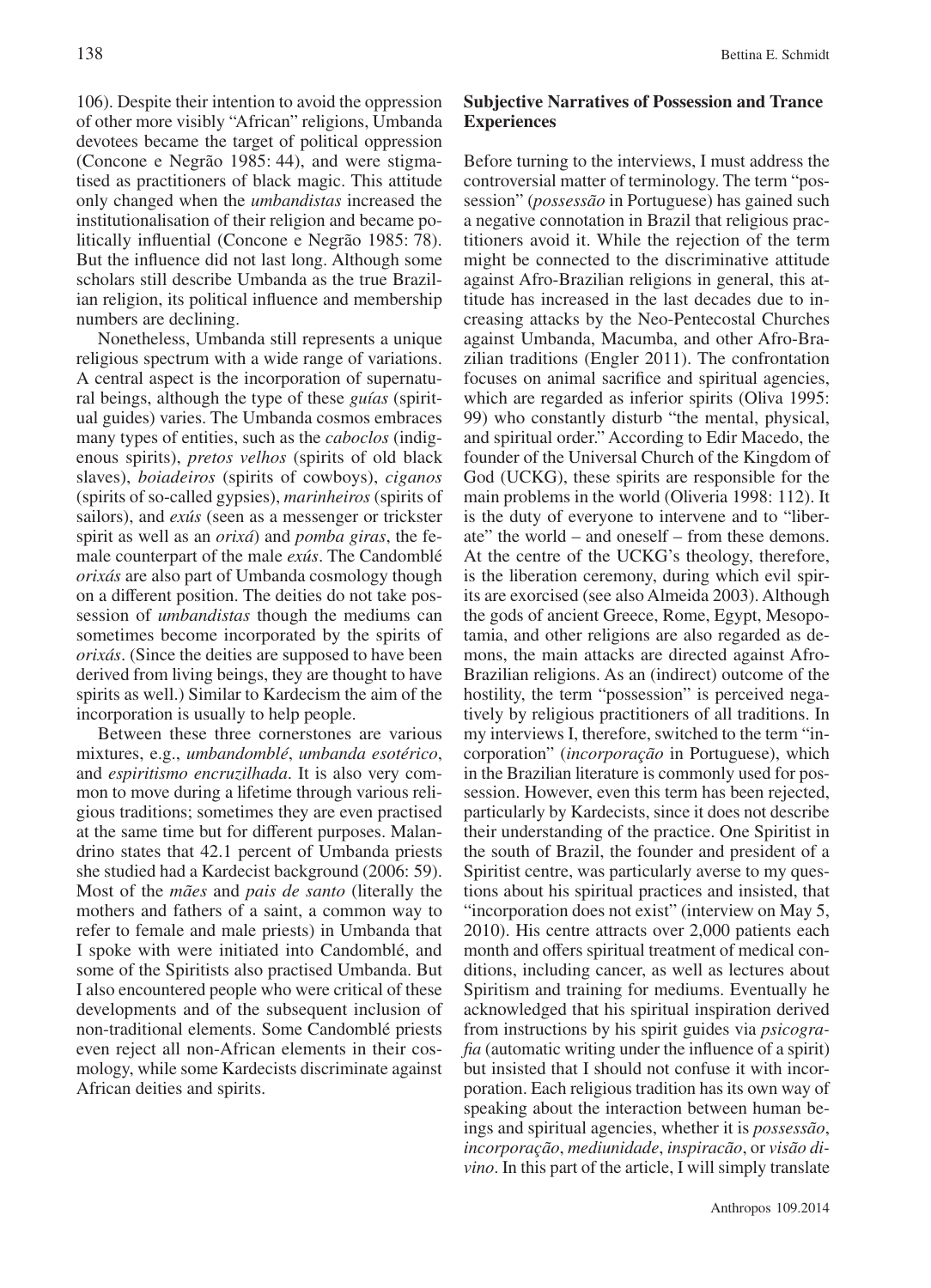the terms used by the interviewees. In the analytical part of the article I will apply more generic terms (e.g., possession experience) in order to highlight common aspects in the discourse. As I conducted open-ended interviews and allowed the interviewees to guide the conversation, I do not have information to the same questions from all interviewees.

# **Case A**

Female, trained as a medium in a Kardecist centre, but does not work as a medium:

I do not remember anything about the first time, except that the sensation was a strong heat, the sensation of heat and sleep at the same time. I felt a huge weight in my back and neck, and I began to feel my heart. The heart accelerated! And it was the sensation of two hearts beating inside me. There was a kind of force in my throat, a very strong energy in the throat, and I felt like it was about to speak. But in that moment, at the first time, I was very afraid, because when it began to happen, I had doubts about whether it would be good or bad. I tried to stop it and I was left with the sensation that it would begin the communication in a trance (Interview on May 27, 2010).

This graphic description of the first experience of an approaching spiritual entity is an excerpt from an interview I took with a Brazilian woman who underwent training as a medium in a Kardecist centre, but does not practise it. She elaborately describes her recollection of the feeling when the spiritual entity approached her for the first time, a combination of "happiness mixed with fear". She continues:

I felt the voice leaving my body, but unlike other people who do not have consciousness, I found that only a fraction of me was not conscious … I felt that the person spoke in my head, I heard and spoke. At times, I was afraid of not speaking correctly, or that the person speaking was me. As it passed I thought ah, was it only in my imagination? … But as time passed, I had ideas that I never had before. And this was the biggest sensation. I felt an embrace. I had no more doubts (Interview on May 27, 2010).

For her, it brought creativity into her life and a sense of security. As an artist she connects her spiritual experience with her artistic visions throughout my interview with her. She describes eloquently how her experiences enable her to make sense of the many turns that her life has taken.

## **Case B**

Female, Umbanda priestess, but also initiated into Candomblé.

It's different, the *orixá* [Candomblé] has a stronger vibration than an entity [in Umbanda]. It's a vibration; it is something that takes you, which has force. But the sense is different in Umbanda. There are various kinds of spirit, in the same way that people are also different. In my experience – have you ever had surgery? And were given an injection of a drug, an anaesthetic before the surgery? You stay well and then you do not remember anything more because the anaesthesia puts you to sleep? The state is not the same, but it is very similar (Interview on March 16, 2010).

I responded with the question, "So you can still feel something, but have no control?", and she replied, "Yes, that's right, exactly … and in Candomblé it is very different because you have the vibration, no control, but it is lighter." She described the feeling of a Candomblé *orixá* as "full of energy." "The *orixá* is a living energy that is in nature … It gives you a new sense of wholeness … you are full of the energy of nature. Each [*orixá*] has a specific vibration with a different meaning, which makes the interpretation very different."

Then I asked her about the incorporation of the same *orixá* in different human bodies, and she replied:

It is the same because the energy is in nature. For instance, the *orixá* Ogun, represents iron, his energy is iron and the land where the iron comes from. Hence, Ogun is not an individual, but a very large energy. The individual part [during incorporation] is something else that you need to study hard in order to incorporate. The *ori* [intelligence/consciousness] in the head of each person has an individual connection to Ogun. Thus, a person can have an individual connection to the energy [Ogun]. So … we could turn to the same party [both incorporating the same *orixá*] because they are two different Oguns, because even the very power of Ogun has many variations, which are the qualities (Interview March 16, 2010).

# **Case C**

Male, Umbanda priest, but also attached to the Yoruba religion.3

When I asked about the difference between the experience in Umbanda and in the Yoruba tradition, he replied:

<sup>3</sup> The Yoruba tradition is a recent development in Brazil, centred on religious communities founded by Nigerian immigrants.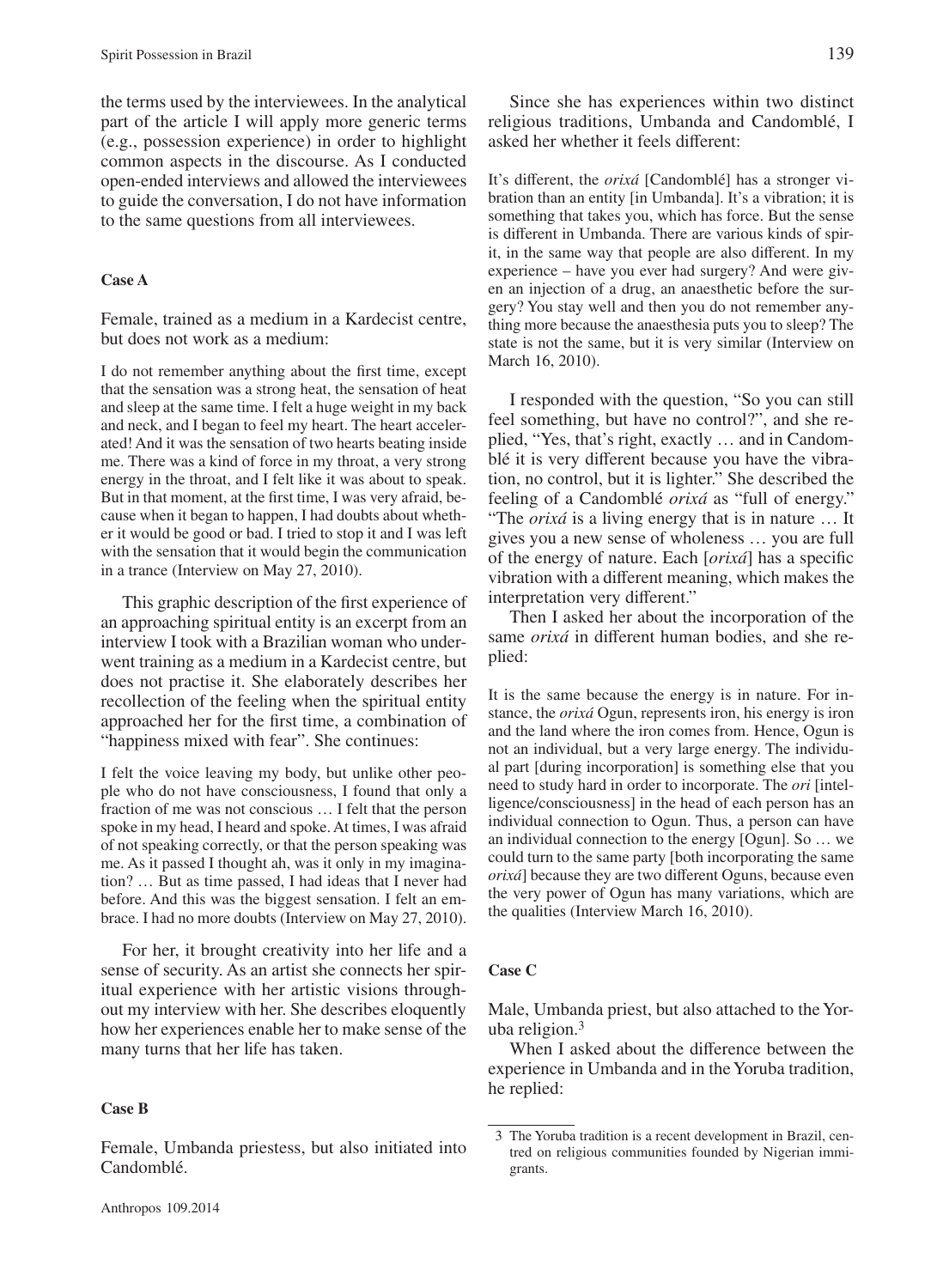I feel differences between the deities in Umbanda. When I incorporate some deities, I do not feel anything. And I have other deities that make me feel ecstatic, even though I did not enter them. The feeling is different from my normal waking state. But when I incorporate an *orixá*  [Yoruba tradition], I usually have no control of my movements. In most deities, in the Yoruba tradition, I have no control of my movements. Often when I am conscious, I want to stop, but I cannot (Interview on April 14, 2010).

I enquired whether he would be conscious, and he replied "with some deities, but not all! Oxumarê, for instance, is one of the deities of whom I am not aware."

What I remember is that while I was researching [for a university degree] I was not aware that the priestess was Oxumarê. Then I remember that I was outside [the religious house] with my tape recorder broken and everyone was outside. With this deity specifically I get this way. Sometimes I feel as if my arms fall asleep, or my legs, and sometimes I even feel as if I'm having a heart attack. With each *orixá* I have a different feeling. Sometimes it begins with dancing, quite violent, but I'm still conscious. Nevertheless, I can control myself, or stop dancing, and I intend to stop dancing and stand, but when I least expect it, I lose control again. In my first session, I wanted to stop dancing because my leg had been dislocated. But I could not stop and began dancing with the other leg (Interview on April 14, 2010).

And then he continued explaining his feeling in Umbanda:

In the case of Umbanda it varies from entity to entity... In one case, I have full awareness of what is happening. In other cases, I have full consciousness, but I cannot control the movements. There are also others where I can master the moves, but I cannot control the voice.

There are some who do not speak, but have a special way to hinder me, one entity, for instance, with drinking. The taste of alcohol leaves me unconscious because of the alcohol. However, [during the incorporation] I am aware of his attitude when he is drunk, but when he leaves, I do not have the characteristics of being drunk.

In this case, if I could check the percentage of alcohol in my blood, there would certainly be alcohol there. But I do not have the same feeling when I'm drunk. This is because I did not [remember] that I drank so badly. I have no visual distortions, [but] there is a specific entity that does that! It does not allow me to know what the entity is saying. As if he [= the spiritual entity] realizes that I'm conscious, and makes me, one way or another, unconscious! If I do not get unconscious for good, another less pleasant way is by alcohol (Interview on April 14, 2010).

Then I asked him how he feels afterwards, whether he experiences any pain or joy. He replied that:

From the deity [*orixá*], I first feel the tingling of my hands, sometimes, which is not a pleasant feeling. Soon afterwards, I initially feel much pain, not at all pleasant. And then it goes away. This is far more unpleasant. This is because I am out of breath, and feel pain in the body. After I have recovered, I feel very well.

In the case of Umbanda, it depends on the entity, but mostly, I feel good about their approach, and in the case of other entities, it is a similar feeling. Moreover, in the case of Umbanda, I can handle more manifestations than in relation to the *orixá* (Interview on April, 2010).

Then he described an event which took place while he incorporated an alcoholic entity who made him jump from a bridge just to get some alcohol (a case of "dare" challenge). "At the time, my reaction was to close my eyes and only open them again when I felt that I was on firm ground."

### **Case D**

Male, Candomblé priest from Salvador da Bahia, living in São Paulo.

This Candomblé priest is connected to an *orixá* and a *caboclo* (spirit of an indigenous entity), although the latter is often rejected by other Candomblé priests. When I asked him whether the incorporation of a *caboclo* is different from the incorporation of Oxum (his *orixá*), he replied:

It is different for everyone depending on who you are and who you are receiving [depending on medium and possessing agency]. The sensation is the same, the sensation of having lost contact with the world. For example, every time I go into the state, it is as if I am leaning over a building of more than twenty floors, looking down. At any given time, somebody might arrive and push me down. There is panic. It is always this way. As I am in a high place, very high, looking down, and then I turn round and see that somebody is coming in my direction and pushing me with their hands (Interview on May 21, 2010).

He confirms that this is how he feels, whether the *caboclo* or Oxum arrives.

Until today, though I am much older now, it still feels this way. Today I feel as if the earth is turning around and opens; just in front of me a big crater opens and somebody pushes me into the crater. It is terrifying! Afterwards I do not see or feel anything. Then I hear people say, "It's White Feather [the *caboclo*] dancing", or "Oxum was very pretty today." I do not have any memory, I do not remember anything. And it is the same thing with the *caboclo*. It is the same thing (Interview on May 21, 2010).

He avoided answering any questions about his feelings, since he has no memory of them, but he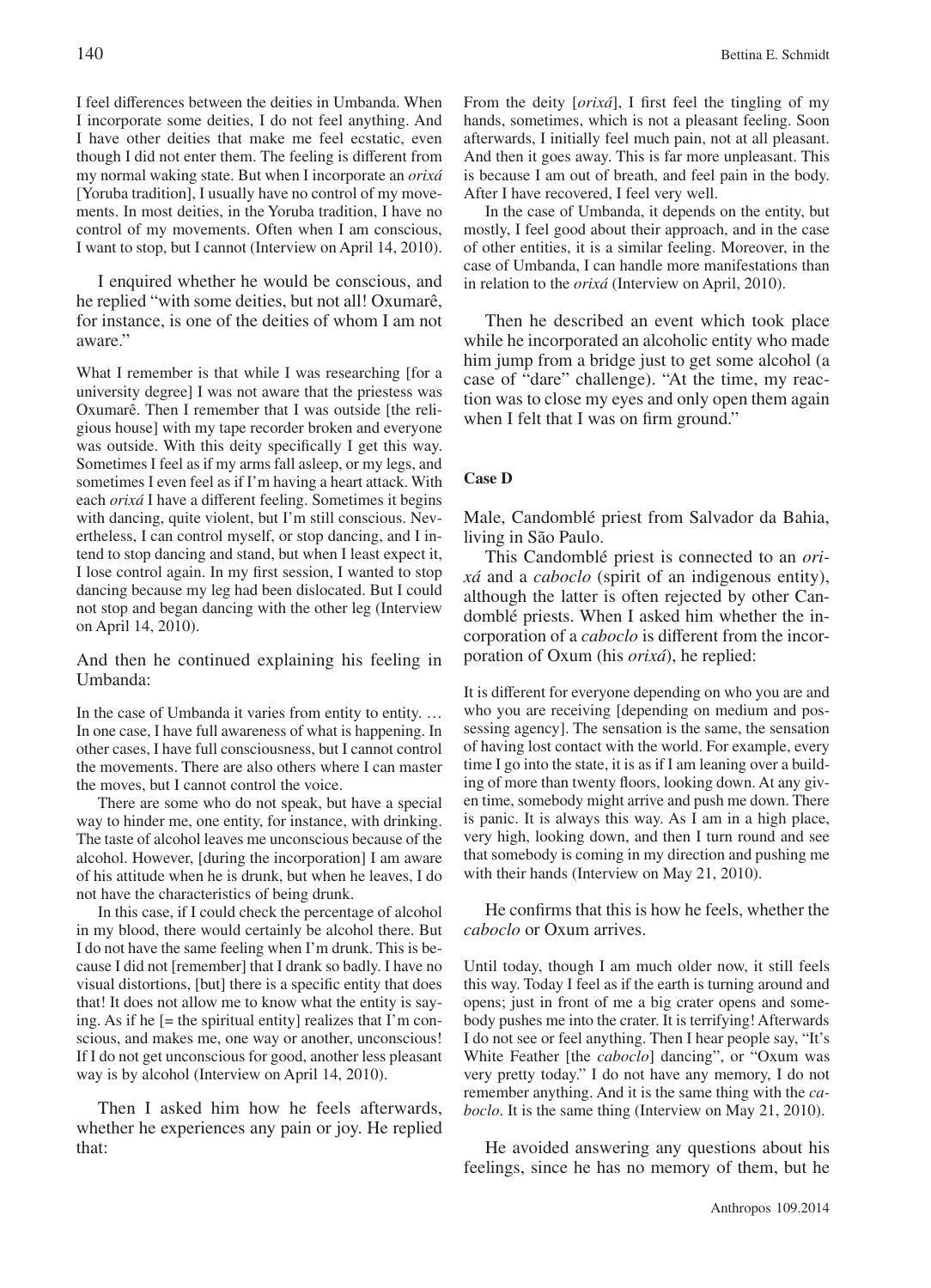elaborated further on the different characters of the four entities, and the language and manner they use to convey their messages. He then concluded, "All are distinct, totally distinct from each other."

# **Case E**

Male, Candomblé Fon priest.

This priest represents a form of Candomblé that is often considered to be more "traditional," since non-African entities, such as *caboclos*, are rejected. When I asked him whether there is a difference between the approach of a spirit or an *orixá*, he replied that the feeling is totally different, "the sensation is different, the weight is different, it is a completely different thing."

As much as the person learns, the *orixá* also learns; they learn how to act, they learn the dances and the rituals. They are taught to make everything according to the tradition of the house, because each nation, each house, each place tends to keep to a specific form. Each house has its tradition, each house has its way to deal with the *orixá* and the *orixá* needs to learn how to carry them out (Interview on April 23, 2010).

As a consequence, he said, the experience of the incorporation will change during a lifetime. Seven years after the initiation, "the incorporation is much stronger, it is then complete." I asked him whether the incorporation is always the same and he explained that:

in case of male and female *orixás*, there are similarities; each show similar [gender] aspects, but each one also has a proper personality. There is a moment in which the personality of the *orixá* is revealed, showing which *orixá* the person really is. For example, one moment you can see Ogum very calm, but he is the *orixá* of war. And then, he has enough of singing or touching, and the next moment you will see the warrior … he becomes more agitated, but he can also become calmer, depending on the singing (Interview on April 23, 2010).

I asked him, as someone who has initiated many people, questions about the initiation process. Although he could not go into detail, since most of the rituals are secret and can only be shared with other initiated people, he was willing to explain certain aspects of the rituals that I had observed.

At the time [of initiation], the *orixá* is very strong, and as the body [of a new initiate] is not accustomed to it  $[=$  the incorporation], it loses balance … In this moment, you can see that it [the body] trembles more than a little … Then she [we were speaking about the initiation of a female member of his community] has to be given balance

When a person first makes contact with the *orixá* before initiation, the body will fall to the ground and shake tremendously, very hard, because the person does not know anything about the *orixá*, does not know that the *orixá* is not yet inside or will not leave.

… This type of incorporation is a state of torpor. It loses the movement of a [normal] body. She loses the notion of everything and trembles and then falls … The *orixá* knocks the body down to the ground to show that it has entered the person. And then one has to become initiated (Interview April 23, 2010).

Initiation for him is the transformation of a person into a sacred being, because during the initiation ceremony the person will be consecrated with the *orixá*. The priest does not describe the experience as incorporation or possession, since in his view it is not an external entity that takes over the human body; rather, the *orixá* stays with the newly initiated person and then arises from within the body (at this moment he pointed to his chest). The term "possession" would indicate that the *orixás* are limited entities that could overtake a human body. However, he insists that this is not the case. When the *orixá* takes control of the body, it is a transformation of a human body into a divine entity from within.

I have chosen these five cases as a representative sample of the dozens of interviews I took in Brazil in 2010 with members of different religious traditions. Despite the randomness of the selection, they reflect the intensity of the discourse about possession, incorporation, and trance, but also the elaborate ways to disregard intrusive questions about personal feelings and experiences. They will now be confronted with the academic discourse about possession and trance. As Bowie states, "anthropological methodology offers the possibility of personal, embodied encounters with the other – with living as well as written texts, and challenges the ethnographer to include embodied experiences as part of the theoretical and analytical matrix of interpretation" (Bowie 2002: 19).

# **A Fragmented Body and a Possessed Mind**

Possession is at the cutting edge of the debate of the division between body and mind since it involves both the mind as well as the body. Instead of locating the possession experience in the mind, and consequently making it a psychological event (Ribeiro 1982: 156–185), I argue for a middle path, for the inclusion of the body in the analysis of religious ex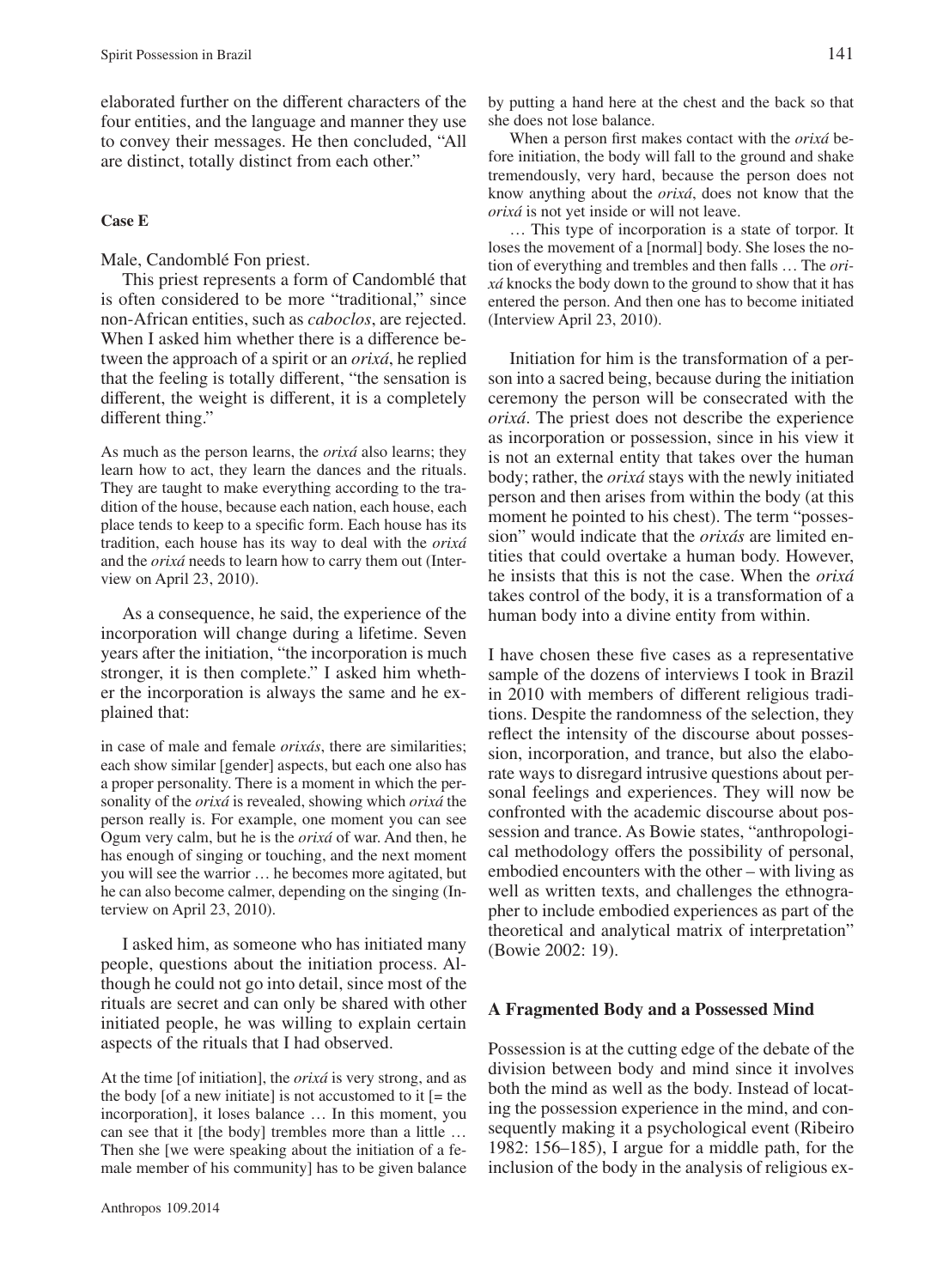perience. However, first I need to address the question of how to deal with the "sacred" from a culturalist perspective.

## **The Culturalist Perspective**

In order to emphasise the academic foundation, anthropologists of religion emphasise a social scientific approach to the divine. While Rudolf Otto (1936) famously declared in "The Idea of the Holy" that no one without a religious experience would understand his argumentation and should stop reading his book, scholars today cannot accept his non-academic presumption because it would take the enterprise outside the academic framework. Following Otto would indicate that "there is no way to study 'religious experience' as such scientifically simply because what constitutes 'religion' is highly contested" (Taves 2005: 45). But does not my decision to ground my research in narratives force me to include a "sacred dimension" into my analysis? The anthropological approach requires a respect for the explanations of the practitioners, even explanations that rely on the possessing agencies for their interpretation of their experiences; hence, they embrace the divine. When we look at religion, however, as "just" another human construct that can be explained in relation to other human constructs (McCutcheon 1997: 11, see also Geertz's [1973] definition of religion as part of the wider culture and society), the notion of a "sacred" ontological entity, from which the practitioners' understanding of possession experience derives, has to be rejected.

For the Jungian psychotherapist José Jorge de Morais Zacharias, whom I interviewed about his involvement in Afro-Brazilian religions, the interpretation of trance and possession experiences are culturally embedded. If a person experiences something unusual and is not given an explanation, it will cause anxiety and disorder, even mental instability. It is only when a culturally embedded explanation is delivered that the experience becomes meaningful and structured. The experience becomes part of the person:

Suppose a teenager begins to see figures and people sometimes talk to her. If she is in a very Catholic or Protestant Church, she's crazy, she's in trouble, because you cannot see such things. The idea that you are seeing something is regarded as a hallucination; it's crazy and will pose a threat to your identity. As a result her identity is threatened, she feels like she's going crazy. This threat of disintegration of identity generates anxiety. This anxiety accentuates the feeling of disorder and brings fear, and can even cause panic. The person can develop a disorder and will be sent to hospital where he or she will be given a psychiatric drug. You can create a disruption in the brain chemistry that actually disrupts the ego.

On the other hand, and I've seen this happen a lot, a relative or a neighbour of the individual says, "We take her to the centre, she must be seeing spirits." When this information is passed to the person who is living with it, she thinks, "I see spirits." Who are these spirits? Oh, and there are spirits in the spiritual plane, and appear to some people who have a gift. "Ah, but I'm seeing it, I'm not going crazy, even though others do not see them." The new identity is reinforced. "I am not going crazy, I see spirits." … After some training in the spiritual centre, the individual begins to learn the meaning of the phenomenon and becomes an active member of the group because it becomes a means of communication. Then a process of indoctrination begins, where she or he will see the spirits during the sessions, and beyond. The experience becomes structured. There is no pathology, but a set of ideas. You think in a set of beliefs and values that make sense of human experience. When we do not have that, the experience is meaningless. If it does not make sense, then something is threatening. If I see a fireball in the sky, I might say "oh, it's an angel, God, and Yahweh," or nowadays, "it's a flying saucer, or an extraterrestrial." Now, if I do not have those references, I may collapse with fear (Interview on April 15, 2010).

While I agree with his culturalist perspective (see also Klass 2003), it is important to consider the differences within one culture. The opposing interpretation of the experience from a neo-Pentecostal perspective is, of course, understandable; however, we need to look as well at the differences between Afro-Brazilian and Spiritist traditions in order to understand the complexity of the discourse.

All cases share the wider Brazilian belief in the so-called abnormal phenomena mentioned above; hence, they share the belief in the existence of spiritual entities. One crucial distinction is connected to the possessing agencies (see Keller 2002 about the importance of acknowledging the role of the possessing agency). The *orixás* are described by Candomblé, as well as by some Umbanda practitioners, as forces of nature in contrast to fixed disembodied entities. This definition is used to explain why *orixás* cannot possess a human being because it is believed to be beyond human ability to incorporate a divine entity. The priest in "Case E" sees this aspect as the ultimate distinction between Candomblé and Umbanda. In Candomblé the *orixá* does not come from the outside, but is inside the human body from the moment of the initiation. When the *orixá* leaves, something remains in the human body of the initiate.

This description resembles Goldman's explanation of possession. The anthropologist argues that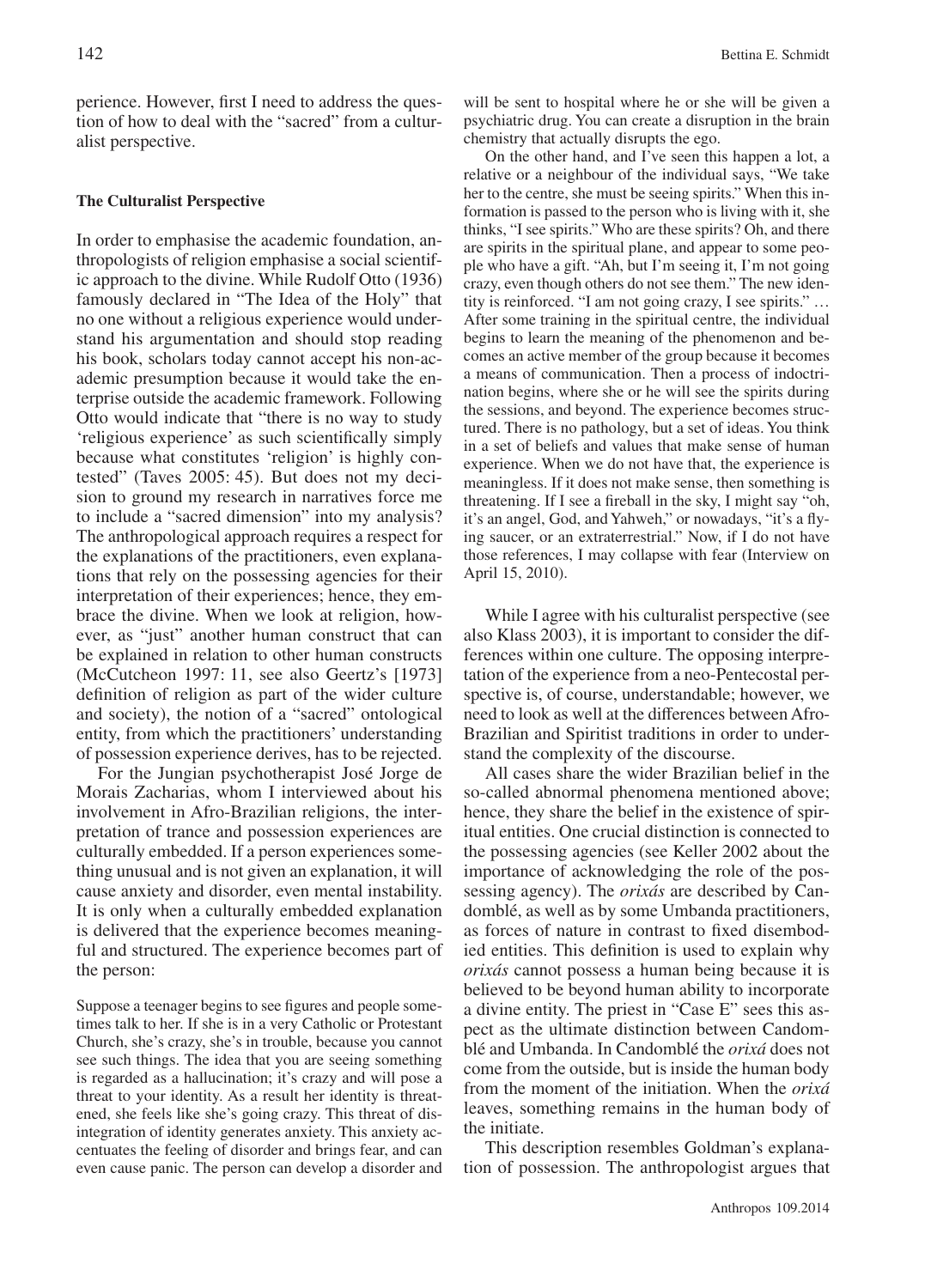the worlds of gods and humans converge during the possession; the adept and the *orixá* almost overlap. Hence, being possessed does not mean that a person transforms into an *orixá*, but that this individual "almost" becomes a divine entity (Goldman 2007: 112–114). Goldman argues that "becoming" is not identical with transformation, "becoming" is an active and creative process that will not (necessarily) result in a transformed entity, but will include a movement.

The spiritual entities of Umbanda, however, are considered to be individual entities, and spirits are believed to have had (in a former life) a human body. But the possession is not a simple process, as the priestess in "Case B" explains, when asked about the simultaneous incorporation of a spiritual entity within numerous human bodies. It is believed, that incorporation is a kind of dialogue and that part of the human being becomes part of the personality of the possessing entity.

This aspect is even stronger in the case of Spiritism, as indicated by the fact that mediums regularly describe how the spirits have enriched their lives. The woman in "Case A," for instance, stressed how the experience has strengthened the creativity in her life. Spiritists regularly insist that this experience is not a possession or incorporation since the mediums take an active part when the spirits communicate their messages to the human world. Engler regards the consciousness of Kardecist mediums as the main difference between Umbanda and Kardecism (2009a: 486)

Resembling Zacharias's explanation above, mediums in each tradition often rejected the first contact with spiritual entities. In due course, however, they learnt how to control this encounter – or, in Zacharias's words, they learnt to structure their experience – so that it would not affect their ordinary life but help the community. After they got over the initial shock of the first approach, mediums embraced the experience freely (see Eliade 1989) about the symbolic death and rebirth of a shaman during the initiation process). This willingness is connected to their emerging role in the community since everyone highlighted the importance of helping others with their ability. From a functional perspective mediumship serves a wider community, usually the members of the religious house, and often, especially in Umbanda, a wider clientele (see Lewis 2003). The community aspect also enforces the cultural significance of possession experience in the wider Brazilian society. However, as Engler highlights, possession rituals "do not simply echo or reflect broader cultural factors: they also allow ritual participants to reimagine and rehearse dynamic conceptions of an attitude to the agency of themselves and others" (2009a: 487).

### **The Body Perspective**

Zacharias psychologises the cultural explanation of possession and locates the experience strictly in the mind, with the mind dominating the body. The *orixás* become Jungian archetypes and the experience is no longer unique. René Ribeiro, however, challenges this interpretation. Although he agrees that possession is an "ethno-psychological problem" (the title of a conference paper given in July 1955 in Salvador da Bahia, published in Ribeiro 1982: 156–185), and defines the possession of a *caboclo* in an Afro-Brazilian religious community as a dissociative personality phenomenon (158), he rejects the claim that it is merely a psychological incident (167). This attitude is also reflected in my interviews. When I asked mediums generally what they remember from the experience (mediumship, possession, or incorporation), they often declared that they did not remember anything that happened during the time of the incorporation. On the other hand, they could describe how it affected their body. One similarity, for instance, is that nearly all of them declared that they have no control over what they say or do during the episode. In all cases, the mediums describe their bodily experience of an approaching spiritual entity in a similar way – how it tickles the arm or hand; how they sense something approaching; how they can feel their body responding to the approach; and how it then takes over from one moment to another. Afterwards they usually feel a strong emotion, often they are tired and do not know why, they feel a resonance of joy or satisfaction but also sadness and a sense of loss when the possessing agency has left.

While the bodily feeling is described relatively similarly, the presence of another consciousness is perceived in different ways. In the case of Umbanda, where the spirits are described as individual entities, the consciousness of the possessing agency has a distinct individual character and the medium is aware of the approaching entity. In Spiritism, a spirit is described as an individual, who is communicating with the medium, whose consciousness remains aware of the spirit (at least in most cases). Hence, mediumship in Spiritism is a form of active interaction between two agencies, while in Umbanda the consciousness of the spiritual entity is stronger than the consciousness of the human, and the communication happens between the client (or the community) and the spirit, not between the medium and the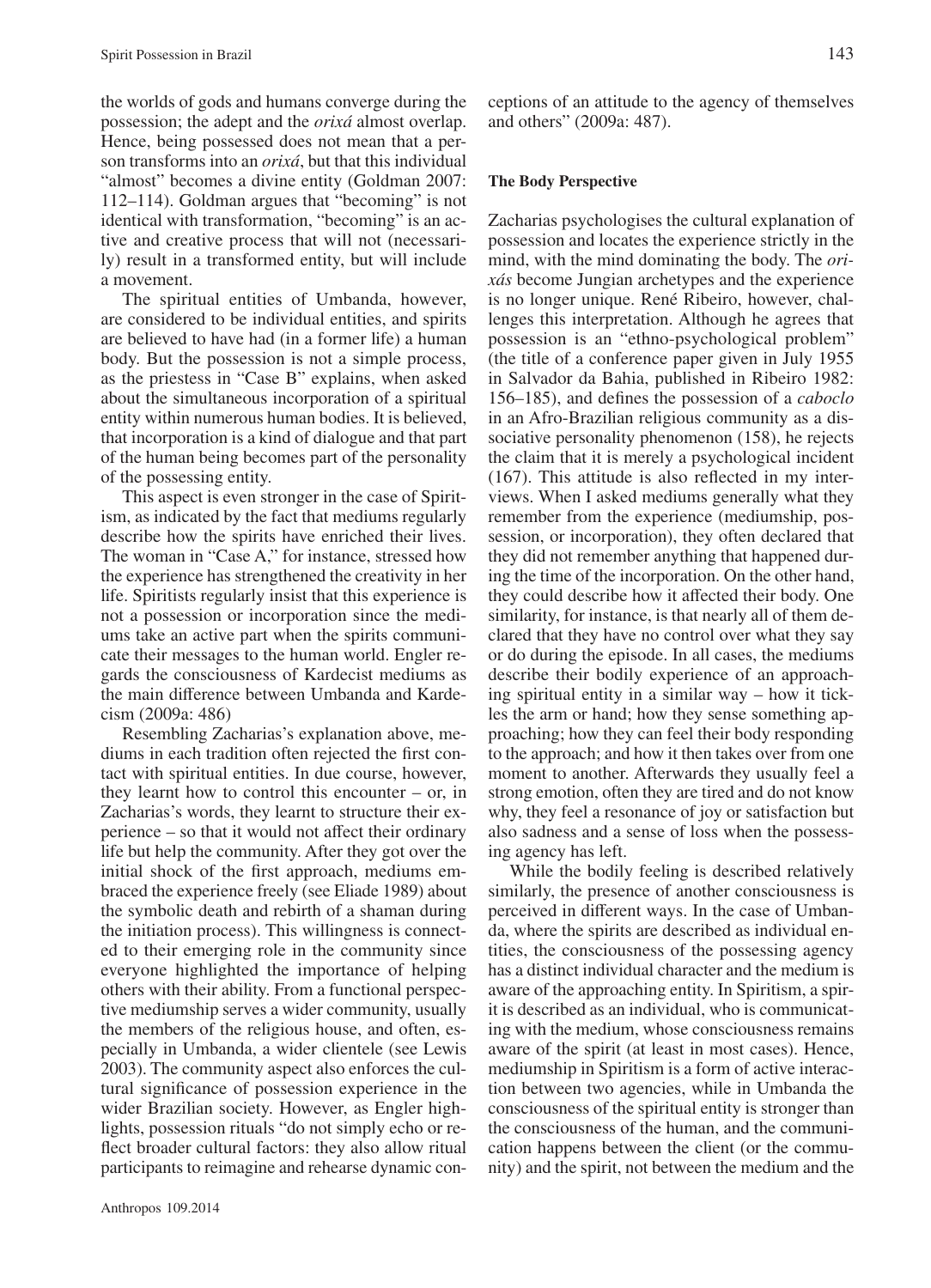spirit. The mediums in both traditions have to handle more than one consciousness, the human and the spiritual one.

In Candomblé, however, the divine entity is perceived in a different way since the divinity of the *orixás* surpasses individuality. In addition, the *orixá* never totally leaves the human body after the initiation; hence the human being is transformed by the initial merger with the divine. When in further episodes the *orixá* raises within the human body to the head in order to take control, the human part of the consciousness is subdued by the divine part. The Candomblé medium does not handle two or more consciousnesses, but allows a section of it to outshine the other. Followers of Jung would perhaps like to argue that the *orixá* constitutes part of the consciousness of the medium (see Zacharias 1998 and his interpretation of the *orixás*), which justifies the resistance to label this experience as possession. The experience seems similar to the experience of Umbanda and Spiritist mediums because the human consciousness of the medium is suppressed. However, this interpretation risks overlooking the concept of the body within Candomblé thought. It is crucial to note that the Candomblé ideas go beyond the division of body and mind, as Barros and Teixeira have explained. They argue that the soul also has a material aspect and that the body has a spiritual aspect (2004: 110), since it serves as a connection to the divine. They describe the human body as a vehicle for the communication with the deities. The body can receive the *orixás*, but it is also means of personal individuality. It is impossible, therefore, to distinguish between body and mind. According to Barros and Teixeira the deities are not (only) phenomena of the mind, and the body is not (only) a material unit. Their explanation is consistent with Berkenbrock's statement that in Candomblé thought a human being consists of different elements. The body, which becomes earth again after death, consists according to Berkenbrock of *emi* (breath), which provides the body with life, *ori* (intelligence or consciousness), and something from Orum (the divine creator), which means that every person has some elements of his or her *orixás* inside the human body (1998: 285f.). The trance provides human beings with a moment of harmony, because all fragments are temporarily unified.

The Candomblé perspective on the body as a fragmented entity shows the importance of ideas about the body for an understanding of the possession experience. Theorists on spirit possession often ignore the "centrality of the sentient body in possession" (Stoller 1994: 637) as it is expressed in indigenous opinions. However, as the narratives above

demonstrate, the possession experience is an embodied practice (Stoller 1994). The mediums feel strong emotions when encountering spiritual entities and express these experiences physically with their bodies (see also Lambek 1996: 239). This experience has encouraged the development of highly sophisticated concepts about the body, not only among Candomblé practitioners, but also among devotees of the other traditions. Csordas argues that "When the body is recognized for what it is in experiential terms, not as an object but as a subject, the mindbody distinction becomes much more uncertain" (1990: 36). He regards the body not as an object to be studied in relation to culture, but as a subject of culture. With reference to speaking in tongues in the Charismatic Christianity in North America, Csordas interprets Pentecostal glossolalia as asserting unity of body and mind, establishing a shared human world, and expressing transcendence (1990: 31). Instead of describing the experience as God inhabiting the "socially informed body," he argues that the lived body is "an irreducible principle, the existential ground of culture and the sacred" (1990: 23).

This view of the body brings the debate back to the question of how to include something or someone that cannot be studied in an empiricist way in the analysis. As the narratives above demonstrate, the mediums describe their experience in relation to spiritual entities of different qualities. Their bodies were affected by the interaction with spirits, or even transformed due to the merger with a deity. Something happened in and with their bodies during the possession experience that did not leave the body unchanged. Instead of maintaining a sharp distinction between the identities of spirit and host (e.g., Lambek 1980: 319), the body is transformed during the possession. However, this intervention cannot be measured, or scanned, or even documented, but only described. In each of the five Brazilian cases the mediums insist that the experience changes the body because – for a moment or for longer – the medium embodies the sacred perceived as the ultimate other, whether it is a spirit or a divine being.<sup>4</sup>

# **Conclusion**

Gods, religions, and cultures in general are often regarded as products of cognition that create bridges

<sup>4</sup> Van de Port even argues that the construction of possession as "radically other" supports the quest of Candomblé priests in Bahia for authority. Unsolicited bodily experiences, spontaneous fainting spells, visions, dreams, and other inexplicable events help "to convince people of the authenticity of their particular convictions" (2005: 164).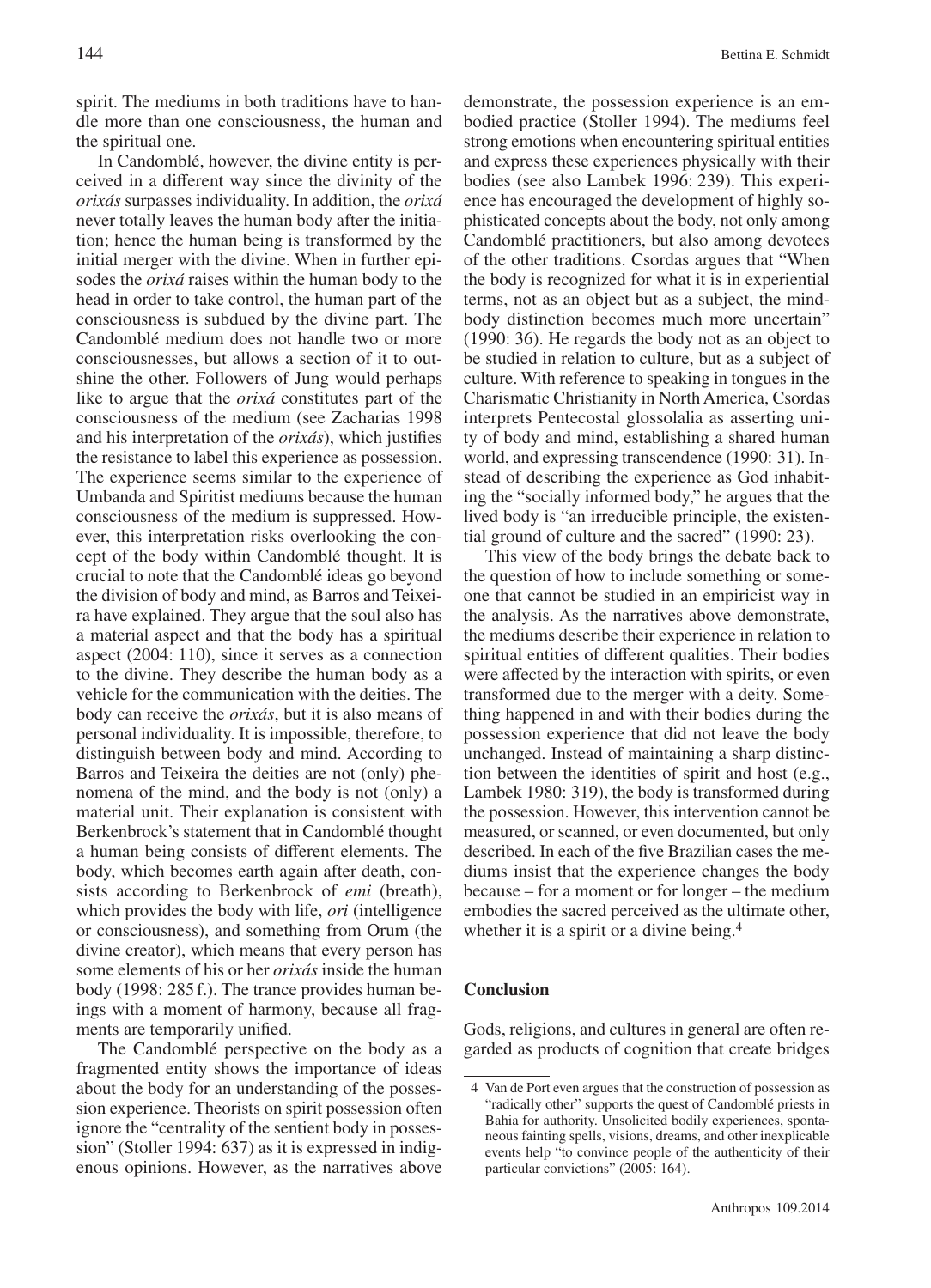between the worlds we conceive and the worlds we make (Tremlin 2006: 169). Or, as Saler writes, "people do not just 'have' beliefs. They frequently *use* or deploy them in social interactions, in keeping with desires and interests, and there is a meaning in that use" (2001: 66, emphasis in the original). Anthropological studies of possession experience have, until recently, focused on the interpretation of these social interactions, that is, on the functional side of the experience for the society and the individual. Recently the focus shifted to cognition (see Cohen 2007). My attention, however, was on the perception of the body. Possession, trance, divine inspiration, visions, and so on, all achieve something inside the body. For a moment or longer, people lose the sense of their own self (consciousness) and experience a different self (the Altered State of Consciousness – ASC). For a moment, this "category that we call the self" is lost, overpowered by another "self" though still (perhaps subconsciously) present. However, any kind of religious experience, including spirit possession and its siblings, trance and divine inspiration, cannot be accomplished without involvement of the body because the body is "the locus of the sacred" as Csordas writes, "the existential ground of culture" (1990: 39). While the recent wave of studies focused on the brain, because of the involvement of circuits in the brain in religious experience (Pyysiäinen 2003: 124), I am not interested in brain activities but in the body as a whole, the twisting, itching, erratic movements, how the perception of body weight and even the measurements (taller-shorter) seem to change. If this may be a psychological or physiological phenomenon, I am unable to determine. What I want is to find out how it is interpreted by those to whom it happens. Obviously, something may also happen to the observer, but that would be another question. At one Umbanda ceremony, while I waited for the ceremony to begin, I noticed small stools and very short walking sticks, situated around the room. There were no children present so I had no idea for whom they were set up. The priestess of this group was a very tall woman, as were most of the other members. However, at the end of the ceremony, after I had observed (and consulted) several mediums of *preto vehlo* spirits, I suddenly realised that the stools no longer looked too small for the mediums and that the canes were in perfect shape for this situation. Something similar happened in a Spiritist centre, while I was interviewing a woman who had "worked" in this centre during my first visit some weeks earlier. During the interview, I realised, to my astonishment, that she was even shorter than me and definitely not taller as I had thought after my first encounter. These are, of course, only personal impressions during emotionally charged ceremonies (and I did not measure the mediums). But the impressions confirm the mediums' reports about their feelings and recollections of how the possession experience affected them physically.

Where does this leave me in light of a better understanding of possession experience? I am no step further in recognising whether a spirit of a doctor of medicine treats the patients in a Spiritist centre; whether an *orixá* conveys his or her pleasure about the presence of so many clients; or whether a *caboclo* criticises me for an incorrect movement. I do not understand how a woman with a disfigured foot can dance for hours without pain; why a man wakes up from his trance feeling immensely sad about the loss of his *orixá*; or why someone who has consumed an enormous amount of alcohol exhibits no effects. Nonetheless, it happened.

Pyysiäinen defines religion as "a concept that identifies the personalistic counter-intuitive representations and the related practices, institutions, etc. that are widely spread, literally believed, and actively used by a group of people in their attempts to understand, explain and control those aspects of life, and reality as a whole, that escape common sense and, more recently, scientific explanation" (2003: 227). In case of explaining possession experience it is evident that the ideas of people experiencing it indeed escape scientific explanation. Nonetheless, we should not ignore their explanations, as they are real for the devotees. It is difficult to find the right balance between explaining and experiencing religion as Taves (1999) explains. I do not want to promote a theological agenda, quite the opposite. However, I also do not want to reject the ideas of people experiencing possession "just" because they do not corroborate the current academic discourse. As Taves highlights, people experiencing acts such as possession trance do not live in isolation from the surrounding discourses. The boundary between scholars explaining experiences and people living them is increasingly blurred, in particular in Brazil. Not only are practitioners aware of the academic research conducted in Brazil, some of them pursue university study programmes in order to be able to better understand their experiences. Hence, the experience itself, as well as the theories developed about it, are embedded in the cultural context of their time and are consequently shaped by it.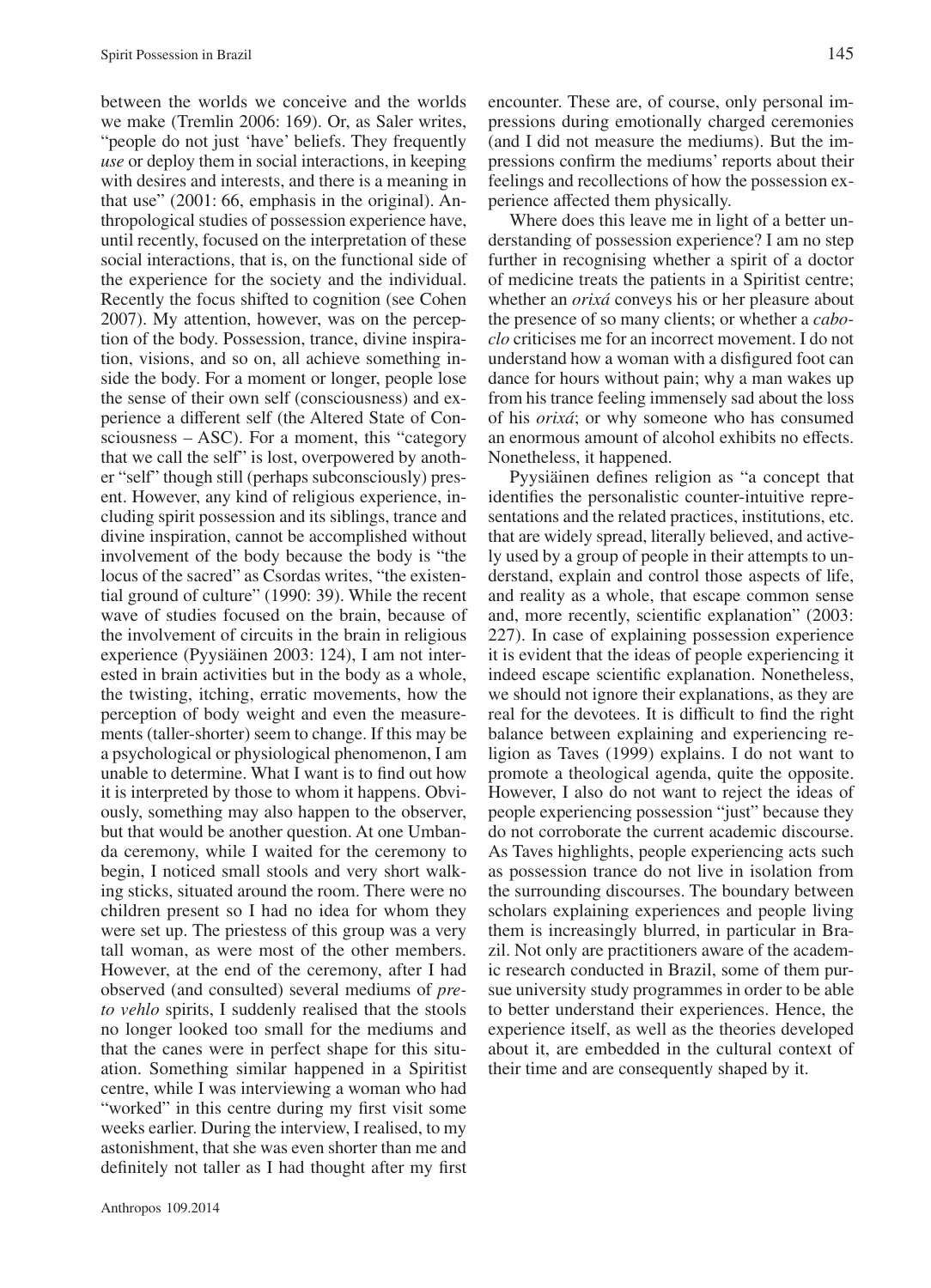# **References Cited**

### **Almeida, Ronaldo de**

2003 A guerra des possessões. In: A. P. Oro, A. Corten e J.-P. Dozon (eds.), Igreja Universal do Reino de Deus. Os novos conquistadores da fé; pp. 321–342. São Paulo: Paulinas.

#### **Barros, José Flavio Pessoa de** e **Maria Lina Leão Teixeira**

2004 O código do corpo. Inscrições e marcos dos orixás. In: C. E. Marcondes de Moura (ed.), Candomblé. Religião do corpo e da alma. Tipos psicológicos nas religiões afro- -brasileiros; pp. 103–138. Rio de Janeiro: Pallas.

#### **Berkenbrock, Volney J.**

1998 A experiência dos orixás. Um estudo sobrea experiência religiosa no candomblé. Petrópolis: Editora Vozes. (Coleção Religião e pesquisa, 2)

#### **Bowie, Fiona**

2002 Belief or Experience? The Anthropologists' Dilemma. Lampeter: Religious Experience Research Centre; University of Wales. (Occasional Papers 2nd Series, 33)

#### **Capone, Stefania**

2010 Searching for Africa in Brazil. Power and Tradition in Candomblé. Durham: Duke University Press.

#### **Chesnut, Andrew R.**

2003 Competitive Spirits. Latin America's New Religious Economy. Oxford: Oxford University Press.

#### **Cohen, Emma**

2007 The Mind Possessed. The Cognition of Spirit Possession in an Afro-Brazilian Religious Tradition. Oxford: Oxford University Press.

#### **Concone, Maria Helena Villas Boas** e **Lísias Negrão**

1985 Umbanda. Da representação à cooptação. O envolvimento político partidário da umbanda paulista nas eleições de 1982. In: D. DeG. Brown et al. (eds.), Umbanda e política; pp. 43–79. Rio de Janeiro: Editora Marco Zero. (Cadernos do ISER, 18)

#### **Crapanzano, Vincent**

2005 Spirit Possession. In: L. Jones (ed. in chief), Encyclopedia of Religion. Vol. 13: South American Indian Religions. Transcendence and Immanence; pp. 8687–8694. Detroit: Macmillan Reference USA. [2nd Ed.]

#### **Csordas, Thomas J.**

1990 Embodiment as a Paradigm of Anthropology. *Ethos* 18/1: 5–47.

#### **Eliade, Mircea**

1989 Shamanism. Archaic Techniques of Ecstasy. London: Penguin Books. [Orig. 1964]

#### **Engler, Steven**

- 2009a Ritual Theory and Attitudes to Agency in Brazilian Spirit Possession. *Method and Theory in the Study of Religions* 21/4: 460–492.
- 2009b Umbanda and Hybridity. *Numen* 56: 545–577.
- 2011 Other Religions as Social Problem. The Universal Church of the Kingdom of God and Afro-Brazilian Traditions. In: T. Hjelm (ed.), Religion and Social Problems; pp. 213– 224. New York: Routledge.

#### **Geertz, Clifford**

1973 The Interpretation of Cultures. Selected Essays. New York: Basic Books.

#### **Goldman, Marcio**

2007 How to Learn in an Afro-Brazilian Spirit Possession Religion. Ontology and Multiplicity in Candomblé. In: D. Berliner and R. Sarró (eds.), Learning Religion. Anthropological Approaches; pp. 103–119. New York: Berghahn Books. (Methodology and History in Anthropology, 17)

#### **Gonçalves da Silva, Vagner**

1994 Candomblé e umbanda. Caminhos da devoção brasileira. São Paulo: Editora Ática.

# **Harding, Rachel E.**

Afro-Brazilian Religions: In: L. Jones (ed. in chief), Encyclopedia of Religion. Vol. 1: Aaron –Attention; pp. 119– 125. Detroit: Macmillan Reference USA. [2nd Ed.]

# **Keller, Mary**<br>2002 The H

The Hammer and the Flute. Women, Power, and Spirit Possession. Baltimore: John Hopkins University Press.

# **Klass, Morton**<br>2003 Mind ov

Mind over Mind. The Anthropology and Psychology of Spirit Possession. Lanham: Rowman & Littlefield.

#### **Lambek, Michael**

- 1980 Spirits and Spouses. Possession as a System of Communication among the Malagasy Speakers of Mayotte. *American Ethnologist* 7/2: 318–331.
- 1996 Afterword. Spirits and Their Histories. In: J. M. Mageo and A. Howard (eds.), Spirits in Culture, History, and Mind; pp. 237–249. New York: Routledge.

#### **Lewis, Ioan M.**

2003 Ecstatic Religion. A Study of Shamanism and Spirit Possession. London: Routledge. [3rd Ed., Orig. 1971]

#### **Machado, Fátima Regina**

2009 Experiências anômalas na vida cotidiana. Experiências extra-sensório-motoras e sua associação com crenças, attitudes e bem-estar subjetivo. São Paulo: USP. [PhD Thesis]

#### **Maggie, Yvonne**

1986 O medo do feitiço. Verdades e mentiras sobre a repressão às religiões mediúnicas. *Religião e Sociedade* 13/1: 72–139.

#### **Malandrino, Brígida Carla**

2006 Umbanda. Mudanças e permanências. Uma análise simbólica. São Paulo: EDUC.

#### **McCutcheon, Russell T.**

1997 Manufacturing Religion. The Discourse on Sui Generis Religion and the Politics of Nostalgia. Oxford: Oxford University Press.

# **Oliva, Margarida Maria Cichelli**

1995 Ação diabólica e exorcismo na Igreja Universal do Reino de Deus. São Paulo: PUC. [MPhil Thesis]

#### **Oliveira, Ivo Xavier de**

1998 A ação pastoral da Igreja Universal do Reino de Deus. Una evangelização inculturada? São Paulo: PUC. [MPhil Thesis]

### **Otto, Rudolf**

1936 The Idea of the Holy. An Inquiry into the Non-Rational Factor in the Idea of the Divine and Its Relation to the Rational. (Transl. By J.W. Harvey.) Oxford: Oxford University Press. [Orig. 1917]